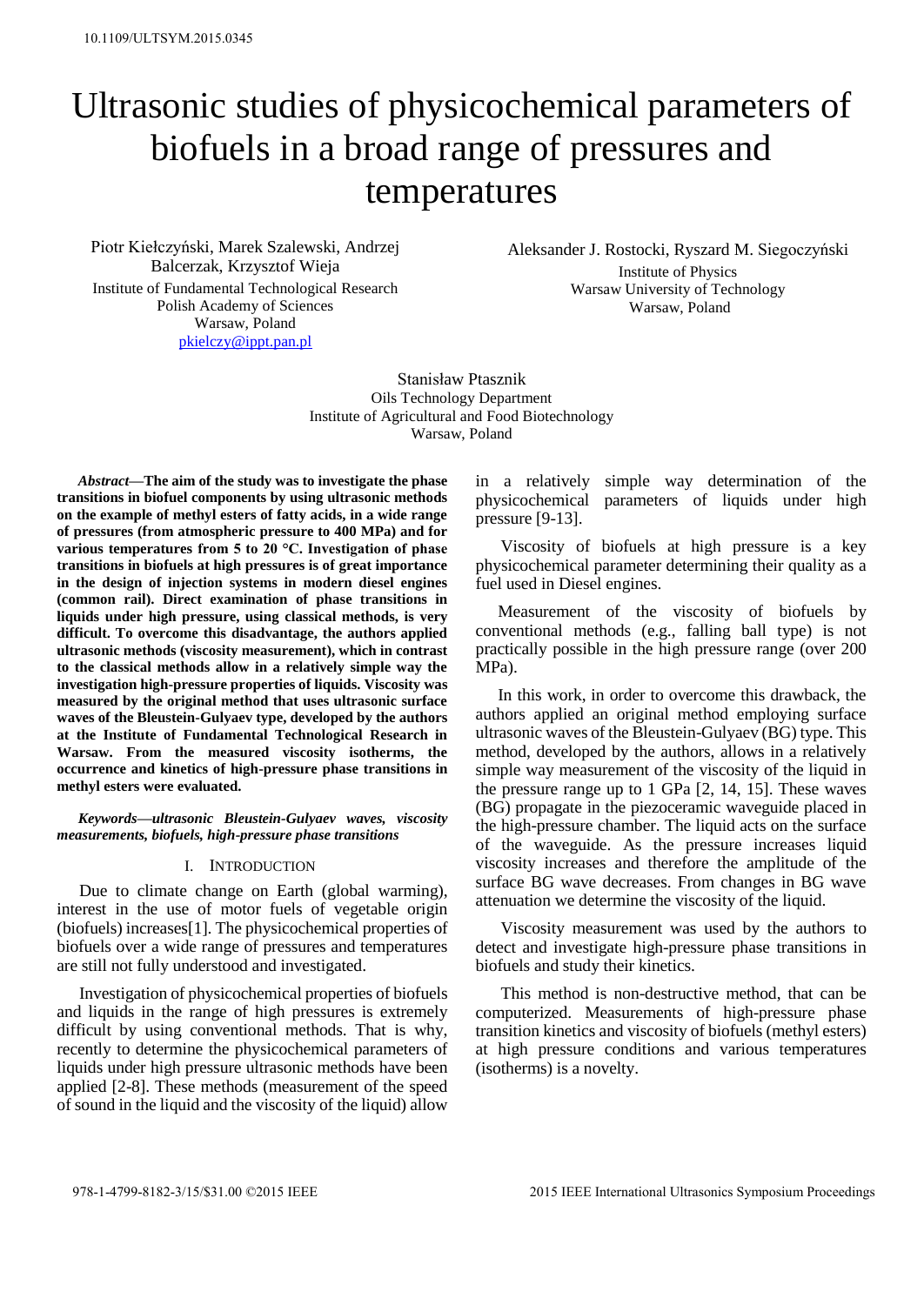## II. EXPERIMENTAL SETUP

The samples of fatty acid methyl ester (FAME) obtained by esterification of rapeseed oil were investigated. The main compounds of a sample were: 60.7% methyl esters of oleic acid (C18:1), 19.9% methyl esters of linoleic acid (C18:2), and 9.1% of linolenic acid (C18:3), with a vestigial content of other unsaturated and saturated free fatty acids. Its chemical composition was evaluated by means of the gas chromatography method using Hewlett-Packard HP 6890 device with Flame Ionization Detector and high-polar column BPX70. The analysis was conducted following the AOCS Cd 11b-91 method and was performed according to the ISO 5508 and ISO 5509 norms. Composition of the investigated olive oil is presented in Table I.

## Table I

Fatty acids content in the FAME sample

| according to ISO-5508. |  |  |
|------------------------|--|--|
|                        |  |  |

| Fatty acid        | Amount $(\%)$ |  |
|-------------------|---------------|--|
| C14:0             | 0.1           |  |
| C <sub>16:0</sub> | 4.5           |  |
| C 16:1            | 0.3           |  |
| C17:0             | 0.1           |  |
| C 17:1            | 0.1           |  |
| C18:0             | 1.8           |  |
| C 18:1 cis9       | 58.1          |  |
| C 18:1 cis11      | 2.6           |  |
| C 18:2 cc         | 19.9          |  |
| C 18:3 ccc        | 9.1           |  |
| C 20:0            | 0.6           |  |
| C 20:1            | 1.5           |  |
| C20:2             | 0.1           |  |
| C22:0             | 0.3           |  |
| C 22:1            | 0.5           |  |
| C24:0             | 0.2           |  |
| $C_24:1$          | 0.2           |  |

The experimental setup for measuring the viscosity of liquids under high pressure at various temperatures is presented in Fig.1. High pressure was generated in a thickwalled cylinder chamber with a simple piston and Bridgman II sealing system. The piston displacement was controlled by a digital caliper. For pressure measurements a typical 75  $\Omega$  manganin transducer was used. Its resistance was measured by the National Instruments multimeter computer card. The temperature in the chamber was measured using T-type thermocouple (Cuconstantan). A thermostatic bath was circulating in a thermostatic jacket around the chamber. The viscosity sensor (B-G waveguide) was placed inside the highpressure chamber.

 The sending-receiving piezoelectric transducer, attached to the B-G wave waveguide, was driven by the TB-1000 pulser-receiver computer card (Matec, USA). The TB-1000 pulser generated the rf (radio frequency) tone bursts with a frequency  $f = 2$  MHz and length equal to  $0.5$   $\mu$ s. The B-G wave impulse generated by the transducer was reflected in multiple ways between two opposite edges of the B-G wave waveguide. The signals received by the transducer were amplified by the TB-1000 receiver and sent into the PDA-1000 digitizer card (Signatec, USA). This card sampled and digitized the input analog signals. A computer program that controlled the operation of the computer cards and data acquisition was written in C++ language.



Fig.1. Ultrasonic setup for measuring the viscosity of biofuels under high pressure.

## III. MEASURING METHOD OF BIOFUELS VISCOSITY

The liquid covering the waveguide surface loads it mechanically. The value of this load is proportional to the value of the mechanical impedance  $Z$  of the liquid.

 By applying the perturbation method [16], one can prove that the change in the complex propagation constant  $\gamma$  of the B-G wave produced by viscoelastic liquid loading is as follows [17]:

$$
\Delta \gamma = -j \left( \frac{|u_3|_{x_2=0}^2}{4 \cdot P} \right) \cdot Z_L = -j \cdot K \cdot Z_L \tag{1}
$$

where:  $j = (-1)^{1/2}$ ,  $\gamma = \alpha + j\beta$ ,  $\alpha$  is an attenuation coefficient,  $\beta = \omega/v_0$ ,  $v_0$  is the phase velocity of the nonperturbed B-G wave on the free surface,  $\omega$  is the angular frequency of the B-G wave,  $u_3$  is the B-G wave amplitude on the waveguide surface  $(x_2 = 0)$ , P is the mean power on the unit width of the B-G wave. The coefficient  $K$  is the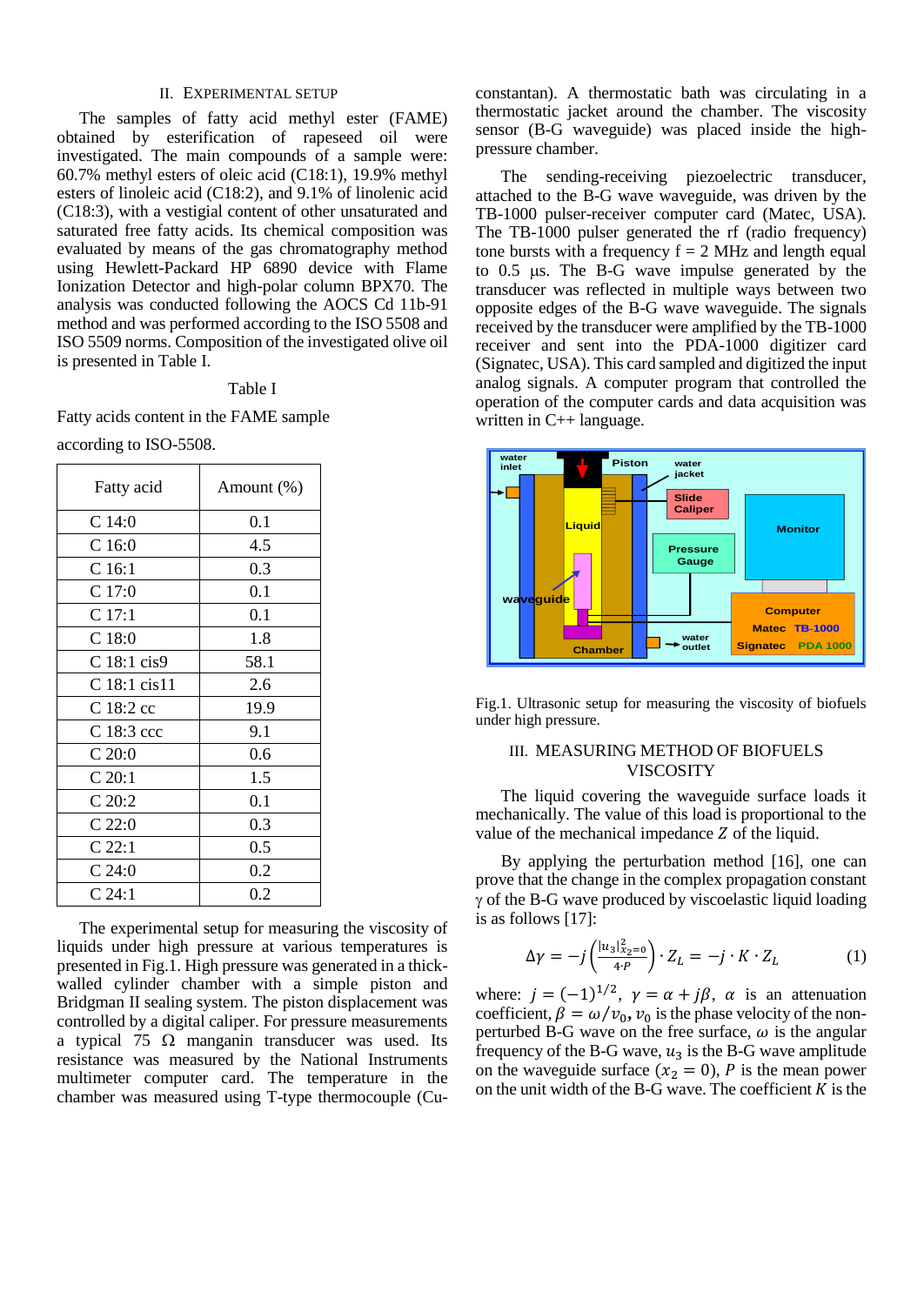characteristic quantity for each B-G wave waveguide and depends solely on the material parameters of the waveguide and frequency.

 In this paper, the liquids investigated under high pressure are treated as the Newtonian liquids. For the case of a Newtonian (viscous) liquid, the shear mechanical impedance (defined as a ratio of the shear stress to the shear vibrational velocity) can be expressed as follows:

$$
Z_L = R_L + jX_L = \left(\frac{\rho_L \omega \eta}{2}\right)^{1/2} (1+j) \tag{2}
$$

where:  $n$  is the viscosity.

Considering the fact that the analyzed liquid is Newtonian  $(R_L = X_L)$ , from Eq.2 we obtain [2]:

$$
\eta = \frac{2R_L^2}{\omega \rho_L} = \frac{2X_L^2}{\omega \rho_L} \tag{3}
$$

where:  $R_L$  and  $X_L$  are the real and imaginary parts of the mechanical shear impedance of a liquid.

The shear mechanical impedance of a liquid  $Z_L =$  $R_L + iX_L$  can be determined from the measurement of the change in attenuation and time of flight of wave trains that propagate in the waveguide loaded by a liquid [17].

### IV. METHYL ESTERS VISCOSITY ISOTHERMS

 . The viscosity of methyl ester was measured in function of pressure and temperature at  $5^{\degree}$ C intervals from 10 °C to 20 °C, and from atmospheric pressure to 350 MPa, see Fig.2.



Fig.2. Viscosity of biofuel (methyl ester) versus pressure along various isotherms ( $T = 10$  °C, 15 °C, and 20 °C).

In the graph we can see 3 phases of methyl ester, namely, low-pressure phase (blue color), phase transition (black color), and high-pressure phase (red color). As the temperature rises, the pressure at which the phase transition begins augments.

## V. PHASE TRANSITIONS IN METHYL ESTERS

 The kinetics of the phase transition was investigated during viscosity measurements, see Fig.3. Pressure changes, occurring during phase transition, were registered with the piston locked in a fixed position.



Fig.3. Kinetics of high-pressure phase transitions in methyl ester at various temperatures ( $T = 10$  °C, 15 °C, and 20 °C).

With the decrease of temperature, phase transitions run faster (e.g., phase transition at 10 ℃ runs about 6 minutes).

#### VI. CONCLUSIONS

 $T = 20 \text{ C}$  Viscosity is a very important physicochemical parameter which determines the usefulness of the liquid (methyl esters) used as a biofuel for diesel engines. The viscosity value cannot be too large or too small [18-22]. The quality of atomization of biofuels for diesel engines depends on the viscosity of the biofuel [23]. A priori knowledge of the high-pressure behavior of biofuels viscosity is of paramount importance for the optimization of engine performance and emission quality [24].

> It is shown that the use of ultrasonic methods enables efficient investigating of high-pressure phase transitions in methyl esters. The occurrence of these phase transitions (crystallization) can have a negative impact on the performance of modern injection systems of the common rail type, where the pressures above 200 MPa can occur [25, 26].